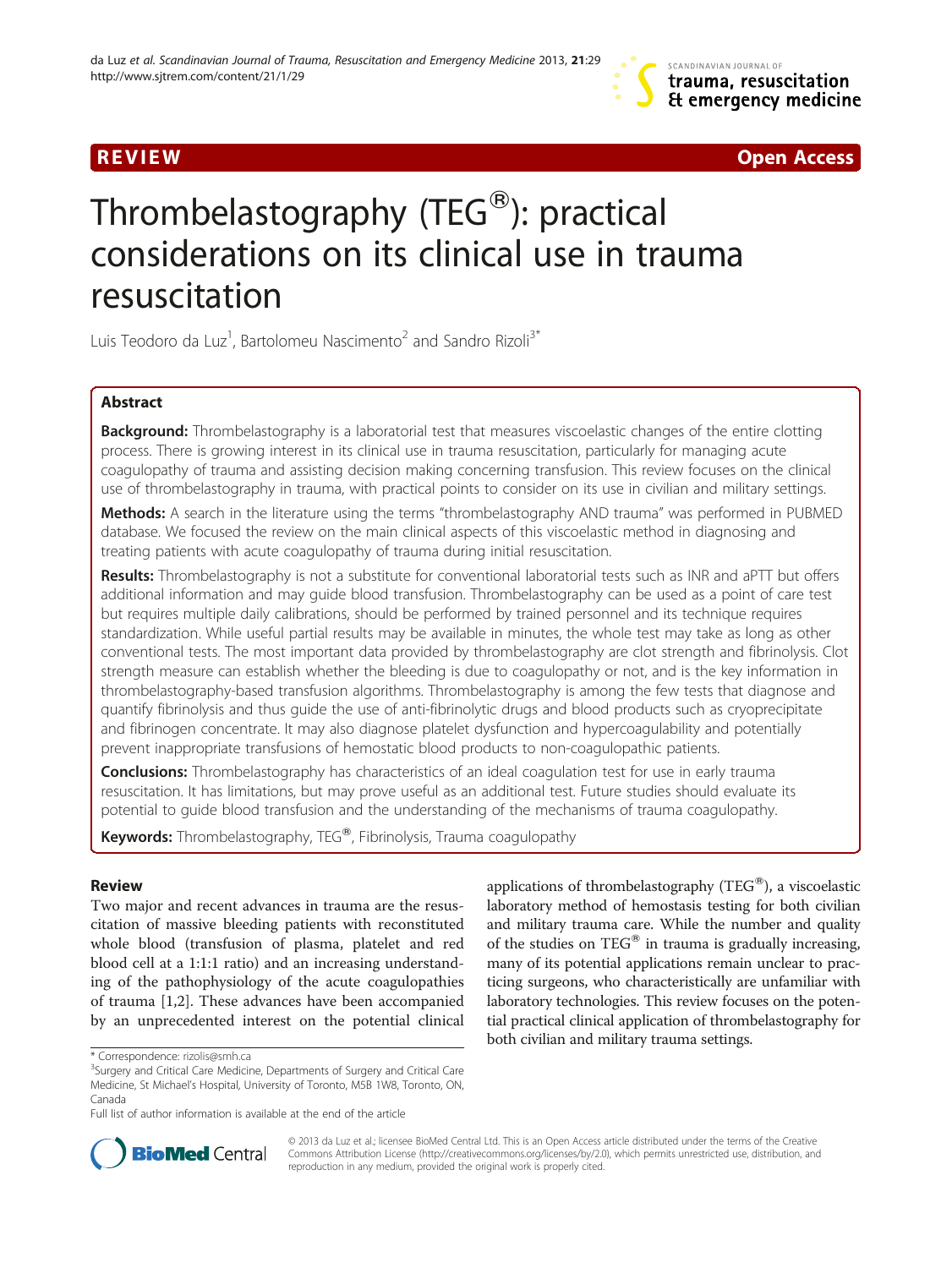# Brief overview – test methodology

Thrombelastography or  $TEG^{\circledast}$  is based on the principle that the end result of the hemostatic process is a clot and its physical properties determine the patients' hemostatic status. This test measures the physical properties of the clot in whole blood via a pin suspended in a cup from a torsion wire connected with a mechanical– electrical transducer (Figure 1). As the blood sample clots, the changes in rotation of the pin are converted into electrical signals that a computer uses to create graphical and numerical output [\[3](#page-5-0)]. A representative signature waveform is shown in Figure 2 while common abnormalities are presented in Figure 3. There are in fact two commercially available analogous systems, the thrombelastography (TEG®, Hemoscope Corporation, Niles, IL) and the rotational thromboelastometry ( $ROTEM^@$ ; Tem International GmbH, Munich, Germany). Both use the technique described by Hartert [[4\]](#page-5-0) with slightly different nomenclatures [\[5](#page-5-0)] and some technical differences. While differences in diagnostic nomenclature for identical parameters exist between the two systems, the primary hardware difference between the systems is that



and fibrinolysis.



 $TEG^®$  operates by moving a cup in a limited arc  $(\pm 4^{\circ}45'$  every 5s) filled with sample that engages a pin/wire transduction system as clot formation occurs, whereas the ROTEM® has an immobile cup wherein the pin/wire transduction system slowly oscillates  $(\pm 4^{\circ}45'$  every 6s) [[5\]](#page-5-0). Because the authors' experience is



Normal (R, K, alpha and MA are normal); patient in use of anticoagulants or with hemophilia – deficit of coagulation factors (R, K are prolonged and alpha and MA are decreased); platelet dysfunction (R is normal, K is prolonged and MA is decreased); fibrinolysis (R is normal and MA is continuously decreases) and hypercoagulability (R, K are decreased and alpha and MA are increased).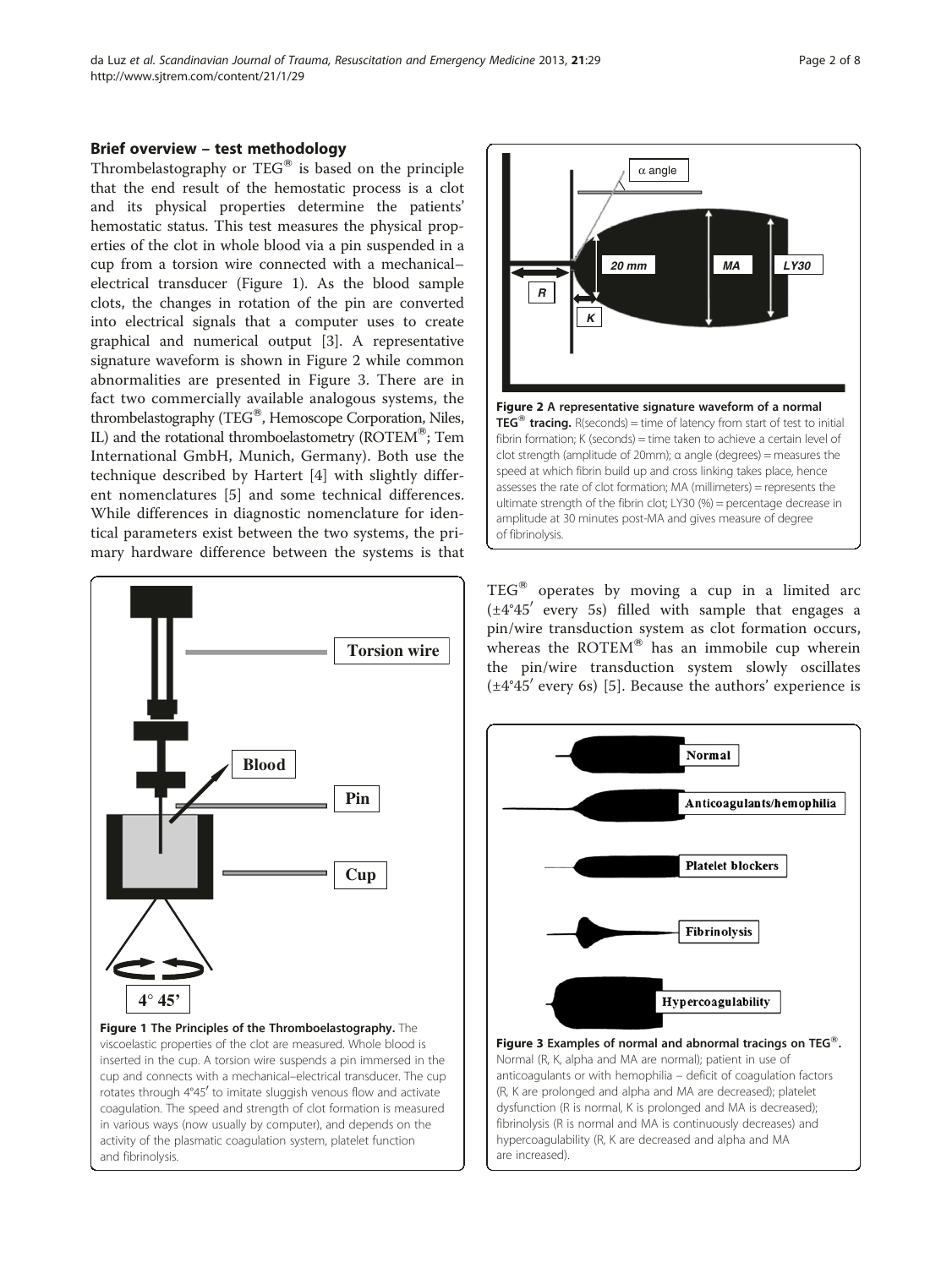with thrombelastography [[3](#page-5-0)], this manuscript will focus on this system.

# Practical considerations about TEG® Thrombelastography is not similar to conventional coagulation tests

 $TEG^{\circledast}$  is a different test in that it measures the viscoelastic properties of whole blood as it clots. It provides global information on the dynamics of clot development, stabilization and dissolution which reflects in vivo hemostasis. It assesses both thrombosis and fibrinolysis [[6,7](#page-5-0)]. Many studies have attempted to correlate  $TEG^®$  with standard coagulation tests and concluded that the association is weak. An important reason for this difference may reside in the fact that conventional tests are performed in plasma without platelets and tissue bearing cells (the cellular component) while  $TEG^{\circledast}$  is done in whole blood. Jeger [[8](#page-5-0)] reported the poor correlation between  $TEG^@$  and international normalized ratio (INR), activated partial thromboplastin time (aPTT) and platelet count. Among 31 combat casualties Doran [\[9](#page-5-0)] reported 64% of the patients on arrival had abnormal  $TEG^®$  values but only 10% of the same patients had abnormal conventional coagulation lab tests. On the other hand, Cotton [\[10\]](#page-6-0) in a pilot study with 583 consecutive trauma activations evaluated the timeliness of r-TEG<sup>®</sup> results, their correlation with conventional laboratory tests, and the ability of  $r$ -TEG® to predict early blood transfusion. He was able to demonstrate that ACT, r-value, and k-time are strongly correlated with PT, INR and aPTT whereas and α-angle is correlated with platelet count. His cohort of patients showed that the graphical  $r$ -TEG<sup>®</sup> results are available within minutes, correlate with conventional coagulation tests that are not as rapidly available, and are predictive of early transfusions of packed red blood cells, plasma, and platelets.

Standard coagulation tests such as INR, aPTT have limitations in diagnosing coagulopathy and directing its treatment in trauma, and predict bleeding and the need for blood transfusion poorly [\[11](#page-6-0)]. In contrast  $TEG^{\circledast}$  has been successfully used to guide blood and blood products transfusion both in cardiac surgery and liver transplantation [[12](#page-6-0)-[15\]](#page-6-0). In these areas,  $TEG^{\circledast}$ -based transfusion algorithms resulted in reduced blood usage [[16](#page-6-0)]. There is some evidence that for the similar system  $ROTEM^{\otimes}$ , the measurements may closer resemble standard laboratory tests than  $TEG^{\circledast}$  as described by Rugeri [[16\]](#page-6-0) that showed a strong association between PT, aPTT, fibrinogen and platelets with ROTEM® INTEM (assessment of clot formation, fibrin polymerization and fibrinolysis via the intrinsic pathway), EXTEM (assessment of clot formation, fibrin polymerization and fibrinolysis via the extrinsic pathway) and FIBTEM  $(ROTEM^{\otimes}$  analysis without platelets: qualitative assessment of fibrinogen status).

# TEG $<sup>®</sup>$  can be a point of care (POC) test</sup>

Most conventional coagulation laboratory tests including PT, INR, aPTT, thrombin time (TT), platelet function and D-dimer can be done near the patient as a POC test [[17\]](#page-6-0). Most hospitals however, are set up to have these tests done in a laboratory and because POC tests have limitations, their use as POC has been restricted. There are however, considerable advantages to have POC tests during trauma resuscitation since many decisions cannot wait for the usually long turnaround time of conventional lab tests. The management of massive bleeding in trauma requires prompt availability of lab test results. POC is clearly faster. In particular when A10 (amplitude at 10 minutes) is used, which has been shown useful to early estimate the entire clot firmness [\[18](#page-6-0)-[20\]](#page-6-0) if they are to be useful at all. Frequently, laboratories are unable to respond to this time demand and most critical decisions in massively bleeding trauma patients are taken without them. Since the use of  $TEG^{\otimes}$  is being pushed forward for use in early trauma resuscitation, it is likely that many institutions will prefer to use it as POC rather than a hospital laboratory test.

In fact, many studies have used  $TEG^®$  in trauma as a POC test [\[17,21](#page-6-0)-[25\]](#page-6-0). However its proper use as POC raises some considerations as follows:

 $TEG^{\circledast}$  requires daily calibration This system has been criticized for not undergoing the same evaluation process as conventional tests, and the lack of quality assessment program. In practice electronic quality assurance should be run daily or with each set of tests using commercial lyophilized samples [[17](#page-6-0)]. The manufacturer recommendation is to calibrate the equipment 2 to 3 times a day. So any consideration of having the  $TEG^{\circledast}$  equipment in the trauma room as POC requires a quality assurance program in place that includes multiple daily calibrations.

 $TEG^®$  as POC should not be done by untrained personnel It is imperative that some form of training and qualification, besides quality assurance methodology, must be put in place for anyone performing the test, as required by regulatory agencies such as American Association Blood Banks, Clinical Laboratory Improvement Amendments (CLIA) and Food and Drug Administration (FDA).

 $TEG^{\circledast}$  as POC requires standard techniques A major limitation of  $TEG^{\circledast}$  is the many technical variations in how it is done, and the different results each technique generates [\[3](#page-5-0)].  $TEG^®$  was originally designed for fresh whole blood and no additional activator [\[17\]](#page-6-0). Subsequent modifications have included sample anticoagulation and use of an activator to standardize the initiation of the coagulation [[17,26\]](#page-6-0).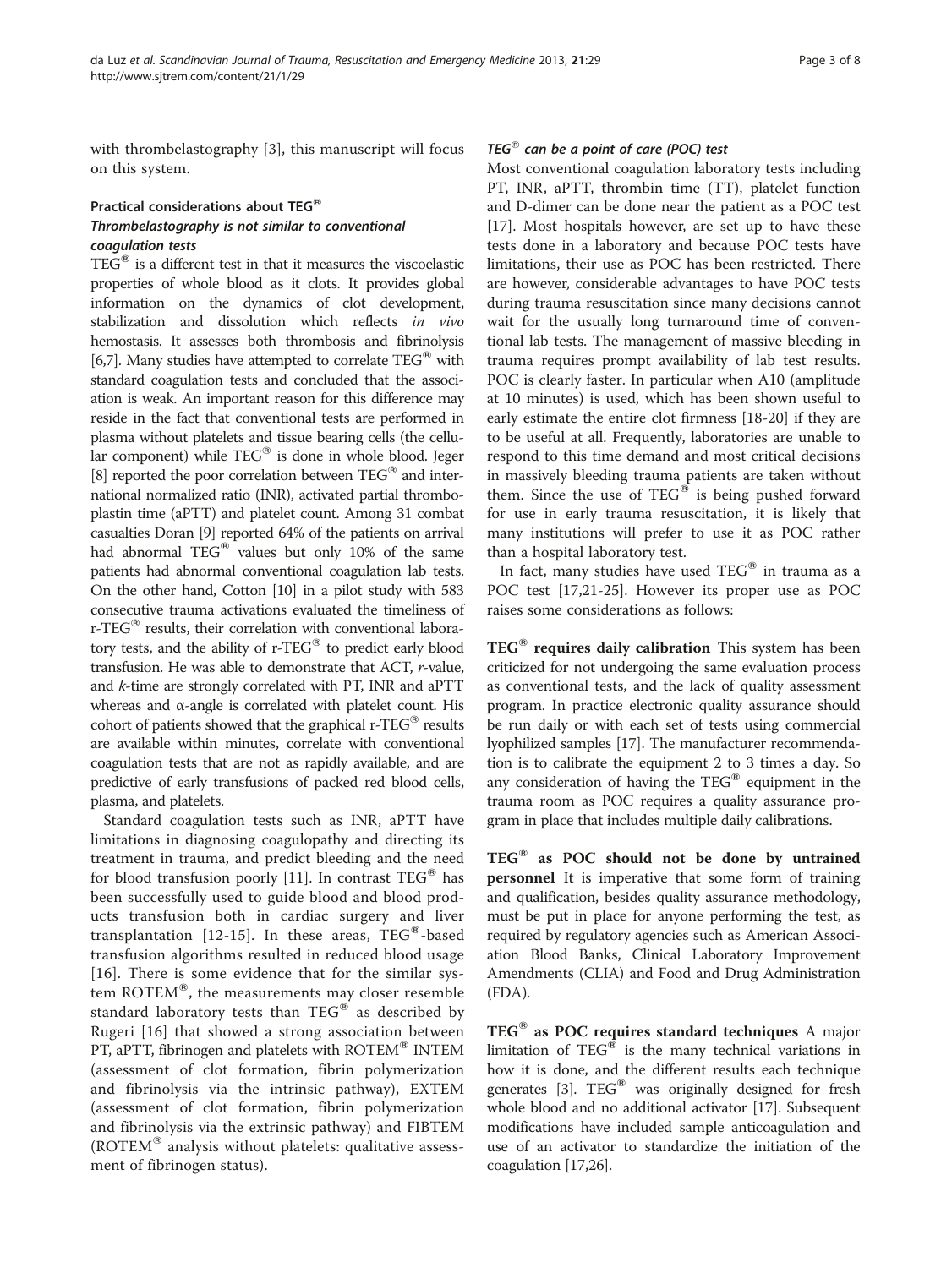In native whole blood the test should be done within 4 minutes while for recalcified citrated whole blood the recommendation is to wait 30 to 40 minutes for maximum stability, before doing the test [[3\]](#page-5-0). This recommendation is sometimes neglected in trauma. The results from citrated blood are not comparable to native blood, thus anticoagulated samples are surrogate to native blood in assessing coagulation [\[26](#page-6-0)]. Furthermore each activator has indications with Kaolin being best for overall assessment of the coagulation; ADP and arachdonic acid for platelet function and tissue factor for evaluation of the extrinsic pathway and rapid  $TEG^{\circledast}$ [[21\]](#page-6-0). Other studies showed that repeated sampling results in false hypercoagulable results [[26](#page-6-0)] while gender, age and even alcohol also affect the  $TEG^{\otimes}$  results [[3,](#page-5-0)[12,27\]](#page-6-0).

 $TEG^®$  may not be faster than standard tests While meaningful information can be obtained in approximately 10 minutes of initiating the test, when maximum clot firmness is reached [[9\]](#page-5-0), the whole test takes 30 to 60 minutes [\[17](#page-6-0)]. This time may be increased by the recommended 30 to 40-minute wait for anticoagulated samples [[17\]](#page-6-0). Rapid TEG® (rTEG®) was recently proposed where the test is accelerated by a solution containing tissue factor (TF) [\[28](#page-6-0)]. Kashuk [\[29](#page-6-0)] proposed that  $rTEG^®$  is best done in non-citrated whole fresh blood samples within 4 minutes of sampling. According to this study, rTEG<sup>®</sup> is superior to conventional lab tests to guide blood transfusion and its tracing parallel the 3 steps of coagulation: initiation, amplification and propagation.

A study by Jeger [[8\]](#page-5-0) reported that rTEG® took 30.8  $\pm$ 5.7 minutes, Kaolin-initiated TEG®  $41.5 \pm 5.6$  while conventional lab tests  $64.9 \pm 18.8$  minutes from admission to results being available. These figures are not impressive compared to time from sampling to results (reported by telephone directly to the trauma team leader) in our institution of 40 minutes for the INR [[30\]](#page-6-0). It also is not impressive compared to a recent publication by Chandler [[31](#page-6-0)] of an emergency lab panel of PT, fibrinogen, platelet count and hematocrit to help the management of massive bleedings, which is available in  $14 \pm 3$  minutes. A more recent publication by Cotton [\[10](#page-6-0)] showed that the early r-TEG® values (ACT,  $k$ -time, and  $r$ -value) were available within 5 minutes, late r-TEG<sup>®</sup> values (MA and α-angle) within 15 minutes, and PBCTs within 48 minutes ( $p < 0.001$ ).

# $TEG^{\circledast}$  measures clot strength

Possibly the most important information provided by  $TEG^{\otimes}$  is clot strength. It may help identify whether the source of bleeding is a failure of clot formation (coagulopathy) or a mechanical bleeding [[21](#page-6-0)]. Clot strength is also the key information in guiding transfusion

of blood products, and has a central role in any TEG<sup>®</sup>based transfusion algorithm. Clot strength is measured by the maximal amplitude (MA -represents the ultimate strength of the fibrin clot), which is affected by fibrinogen, platelet (number and function) and factor XIII. Bowbrick [[32](#page-6-0)] demonstrated a strong linear correlation between log platelet count and MA. Maximal amplitude is the greatest amplitude of the tracing and reflects platelet contribution to clot strength. Low MA values correspond with states of platelet dysfunction or hypofibrinogenemia [[10](#page-6-0)]. Another measurement of clot strength as the end result of the interaction of platelets and fibrin is the shear elastic modulus strength or G. G is a computer generated value reflecting the strength of the clot from the initial fibrin burst through fibrinolysis  $G = (5000 \times amplitude) / (100$ amplitude) normal =  $5.3-12.4$  dynes/cm2. According to Kashuk [[7\]](#page-5-0), G is the best measurement of clot strength. The trauma group from Denver proposed a  $TEG^{\circledast}$ -based transfusion algorithm where G value is the first step and MA is a key element [\[29](#page-6-0)]. While there are not reports on the use of this algorithm or any validation published, the Denver group proposes that  $TEG^@$ -based algorithm is superior to conventional lab tests such as INR, fibrinogen, platelet count to guide transfusion. In this same manuscript, they also report that  $r$ -TEG® had been used instead of INR to guide transfusion, that less frozen plasma would have been given to trauma patients. On platelet or cryoprecipitate transfusion,  $rTEG^®$  would have had no impact on the amount transfused. The same group from Denver recently published a study addressing the functional fibrinogen test [\[33\]](#page-6-0) that can be performed rapidly with  $TEG^{\circledast}$  and correlates well with the standard fibrinogen assay. Both fibrinogen and platelet contribution of clot strength can be derived from functional fibrinogen. Moreover, functional fibrinogen had a stronger correlation to clot strength, and increased levels were directly associated with increased percent contribution to clot strength. In vitro studies also demonstrated an increase in functional fibrinogen, clot strength, and percent fibrinogen contribution to clot strength with the addition of fibrinogen concentrate. These data suggest that fibrinogen should be addressed early in trauma patients manifesting acute coagulopathy of trauma. Plotkin [\[23\]](#page-6-0), in a retrospective study of 44 patients with penetrating injuries from a combat hospital, demonstrated that, despite the INR and aPTT being abnormal in 39% and 37% of the patients respectively, they had no association with transfusion. In contrast, abnormal  $TEG^®$  in the first 24 hours of admission, including abnormal MA, was significantly associated with blood transfusion and low platelet count. Nystrup [[34](#page-6-0)] more recently showed that clot strength correlated with the amount of packed red blood cells ( $p = 0.01$ ), fresh frozen plasma ( $p = 0.04$ ) and platelet concentrates  $(p = 0.03)$  transfused during the first 24 hours of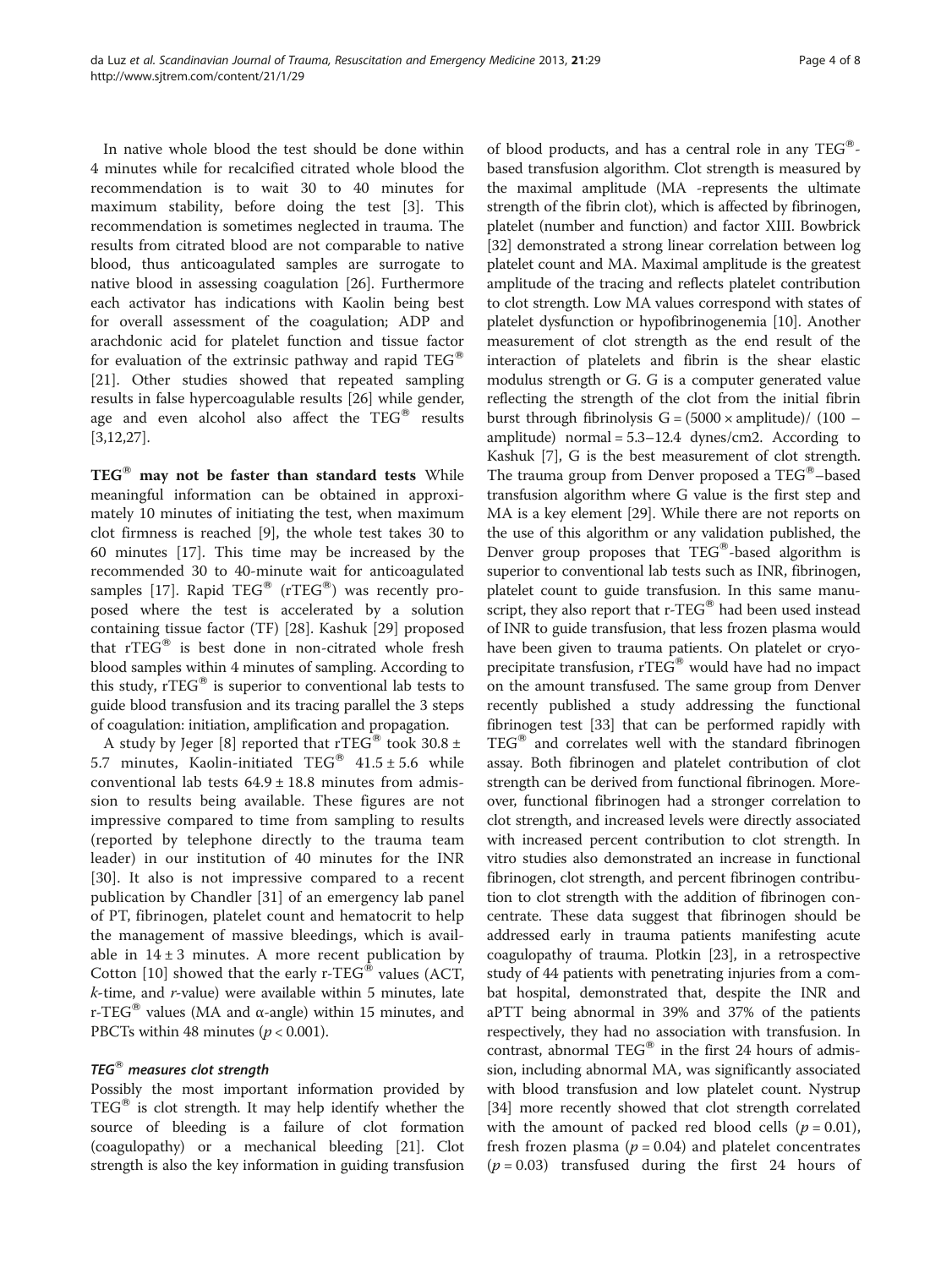admission and in the same study, patients with low clot strength demonstrated increased 30-day mortality (47% vs. 10%,  $p < 0.001$ ). Pezold [[35](#page-6-0)] showed that G was independently associated with massive transfusion and death. Kashuk [[36\]](#page-6-0) have concluded that the reduction in clot strength is indicative of transfusion requirement in penetrating injuries and propose MA to guide transfusion. MA seems to correlate with fibrinogen, platelets and activated FXIII, so diagnoses of these coagulation impairments may be possible with  $TEG^{\circledast}$ .

# TEG $<sup>®</sup>$  measures fibrinolysis</sup>

The role of fibrinolysis in early trauma coagulopathy is poorly understood but growing evidence suggests it is a major player, at least for some patients [[21,23-25\]](#page-6-0). The best evidence on the importance of excessive fibrinolysis in trauma comes from the CRASH-2 study. This large randomized control trial showed that trauma patients at risk for, or with ongoing bleeding receiving an antifibrinolytic agent within 3 hours of the trauma have a significant reduction in mortality. Thus early diagnosis of hyperfibrinolysis could not only guide the use of antifibrinolytic drugs but also the administration of fibrinogen concentrate or cryoprecipitate, while ruling it out could prevent their inappropriate use. Fibrinolysis however, is a difficult laboratorial diagnosis that requires multiple tests such as platelet count, coagulation factors, fibrinogen, protein S, C and antithrombin [[37\]](#page-6-0). Most of these tests are not available for use in early trauma resuscitation while others such as D-dimer, a marker of fibrinolysis, might not be useful since it is elevated in virtually all trauma patients [[38\]](#page-6-0). TEG<sup>®</sup> and ROTEM<sup>®</sup> are the only tests available that can rapidly diagnose and quantify fibrinolysis during early trauma resuscitation.

Fibrinolysis is measured by clot lysis index as per Kang [[39\]](#page-6-0) or estimated percent lysis (EPL), which are mathematical derivations from the amplitude [[40](#page-6-0),[41](#page-6-0)]. Kashuk [[7\]](#page-5-0) arbitrarily defined primary fibrinolysis as EPL >15 and coagulopathy as clot strength  $G \leq 5.3$  dynes/cm<sup>2</sup> and reported that among 61 patients, 11 (18%) had primary fibrinolysis on arrival, which corresponded to 34% of those requiring massive transfusion. Patients with primary fibrinolysis were significantly more hypotensive, hypothermic and received more transfusions. They also had lower fibrinogen levels and higher mortality. An interesting observation is that fibrinolysis was a different condition from the hypocoagulable state. Mortality was also referred in the study of Theusinger [[42\]](#page-6-0) where in the trauma hyperfibrinolytic group the mortality was  $77\% \pm 12\%$ , significantly higher than in the nontrauma hyperfibrinolytic group  $(41\% \pm 10\%)$ ;  $p < 0.001$ , 95% CI 5%–67%). In a very recent study by Cotton [[43](#page-6-0)] hyperfibrinolysis was significantly  $(p = 0.017)$  associated with mortality in trauma patients. Ives [[44\]](#page-6-0), in a recent

study showed also that hyperfibrinolysis was a strong predictor of early (24 hours) mortality (odds ratio = 25.0; 95% CI, 2.8–221.4;  $p = 0.004$ ), predicting 53% of early deaths.

Other studies on fibrinolysis in trauma were made with ROTEM<sup>®</sup>. Rugeri [\[45\]](#page-6-0) demonstrated that 25 out of 90 trauma patients (28%) had evidence of abnormal fibrinolysis. A more recent study by Schöchl [[25](#page-6-0)] on 33 patients over a 4 year period described 3 patterns: fulminant (within 30min), intermediate (30–60 min), late >60 min. For those with fulminant hyperfibrinolysis the mortality was 100%. The authors proposed that  $ROTEM^{\circledast}$  is the gold standard to diagnose hyperfibrinolysis, being superior to other laboratory tests. Levrat [[24\]](#page-6-0) compared ROTEM<sup>®</sup> to gold standard lab tests such as euglobulin lysis time (ELT), D-dimer and fibrinogen level. In this study hyperfibrinolysis was defined as ELT < 90 min or  $ROTEM^@$  clot amplitude, maximum clot firmness (MCF), clot lysis index plus the ability of aprotinin to reverse these parameters. Among 23 trauma patients, 6% had hyperfibrinolysis by ELT, MCF (that corresponds to MA in TEG<sup>®</sup>) and clot amplitude at 15 min, which had the best association [[21\]](#page-6-0). As expected patients with hyperfibrinolysis had higher ISS (injury severity score), lower hemoglobin, platelet count, higher D-dimer and higher mortality.

### TEG measures hypercoagulability and platelet dysfunction

It has been proposed that short R (time of latency from start of test to initial fibrin formation) and accelerated clot propagation on  $TEG^®$  indicates hypercoagulability, and as such  $TEG^®$  is an excellent test to diagnose this condition [[2](#page-5-0)]. The clinical implication of such diagnosis is unknown since it may be a physiologic response to trauma and blood loss, but may also be associated with thromboembolic complications. Tuman [[46\]](#page-6-0) in a study with severe bleeding trauma patients, showed that only less than half of the patients bleeding near the entire blood volume become hypocoagulable (coagulopathic), demonstrating that bleeding and coagulopathy are different entities and thus indiscriminate transfusion of plasma and platelets to all bleeding patients may be inappropriate. Watters [\[47\]](#page-6-0) identified evidence of hypercoagulability following splenectomy for trauma and an association with thromboembolic events and infection. Cotton [[48](#page-6-0)], in a study with trauma patients who developed pulmonary embolism, demonstrated that these patients had an elevated MA and a higher ISS. MA was identified as predictor of pulmonary embolism, after controlling for gender, race, age and ISS. Carroll [[49](#page-6-0)] and Nekludow [[50](#page-6-0)] have demonstrated in trauma patients and Vucelic [[41\]](#page-6-0) in elective surgery that  $TEG^{\otimes}$  may diagnose platelet dysfunction. Platelet dysfunction is believed to have an important role in traumatic bleeding. The combined effects of shock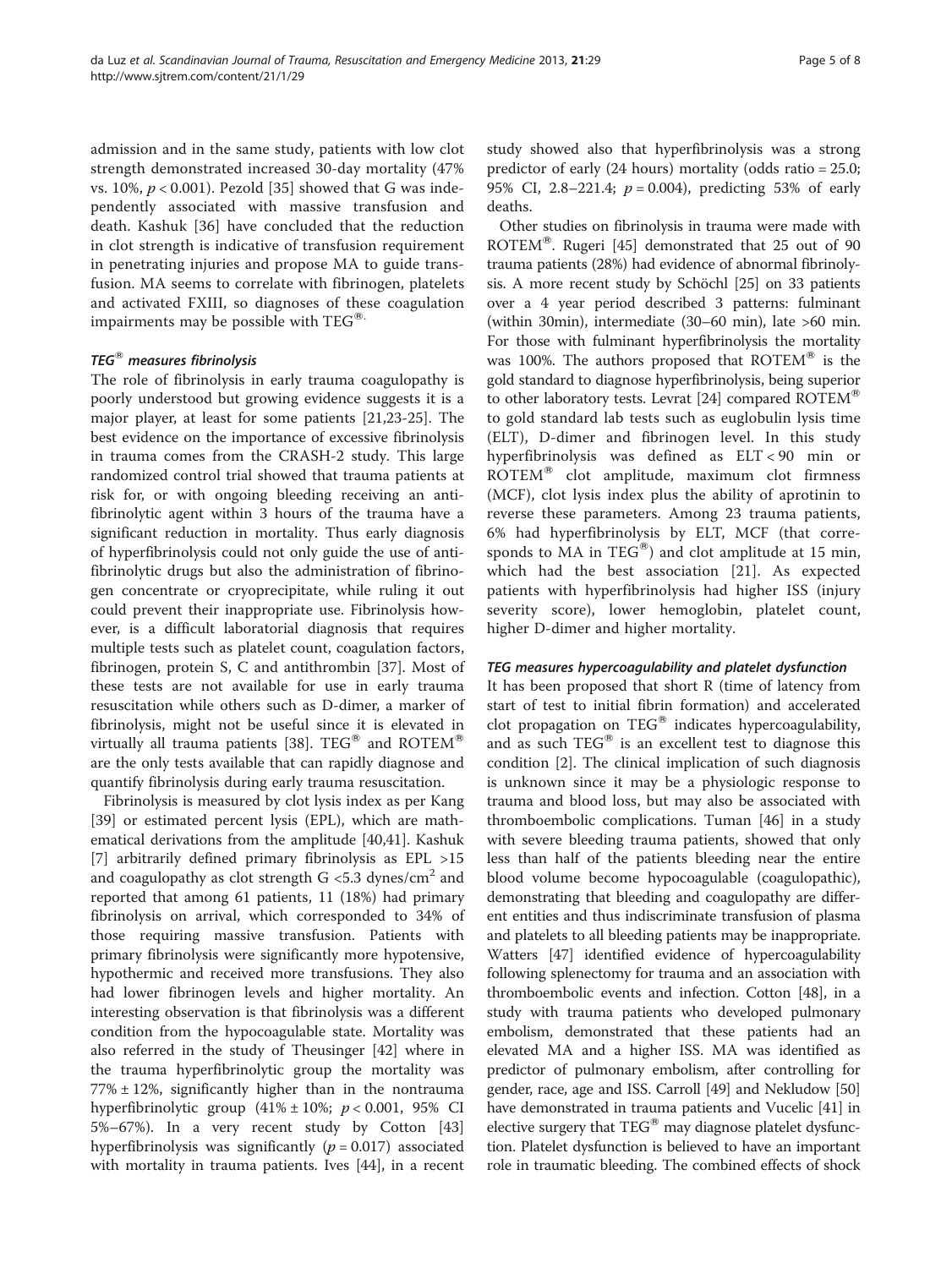<span id="page-5-0"></span>tissue destruction and hypothermia could affect platelet function via mechanisms that have been poorly investi-gated in trauma [[51](#page-6-0)].  $TEG^®$  (platelet mapping) and also  $ROTEM^®$  have developed specific assays to evaluate platelet function, which are mainly used in elective surgery [[17](#page-6-0)]. The utility of these assays have not yet been fully examined and their usefulness not determined.

### $TEG^{\circledR}$ -Based transfusion algorithm for trauma

Thrombelastography has been criticized for not being subjected to the same evaluation processes as many conventional lab tests. It has however, been shown to reduce the use of blood products in both cardiac surgery [[52,53\]](#page-7-0) and liver transplantation [\[15\]](#page-6-0), thus it is plausible that it can do the same for trauma. There are currently 2 options for the management of massive bleedings in trauma. Damage control resuscitation proposes empirical resuscitation with aggressive transfusion of red blood cells, fresh plasma and platelets. The "classical" resuscitation proposes transfusion based on conventional laboratory tests. Possibly most massively bleeding trauma patients are resuscitated nowadays by a combination of the two options. The possibility that laboratorial tests such as  $TEG^®$  could guide blood transfusion is attractive and a few  $TEG^{\circledast}$ -based transfusion algorithms for trauma have recently been proposed [2,6,[35,36,](#page-6-0)[54,55](#page-7-0)]. However, the processes used to create these algorithms are missing, and no prospective validation or comparisons to other algorithms have been reported. The additional difficulty in using the proposed algorithms is that the threshold TEG $^{\circledR}$  values that justify transfusion are unknown. In a similar way that a hemoglobin level of 105 g/L despite being abnormal would not support blood transfusion in most instances; it becomes difficult to justify transfusing platelets or plasma simply because the MA value is 53 when the normal is ≥54 as in the algorithms. Another criticism to  $TEG^{\circledast}$ -based algorithms is its mono-analysis with a single activator (Kaolin) compared to algorithms based on multiple assays (i.e.  $ROTEM^{\circledast}$ ) with improved diagnostic efficacy [\[56](#page-7-0)]. Harr [[33\]](#page-6-0) recently pointed out that TEG inability to differentiate between fibrinogen and platelet contribution to clot firmness resulted in two  $TEG^{\circledast}$ -based algorithms proposing different interventions to treat the same problem (low clot strength).

## Conclusions

Hemostatic interventions such as blood transfusions may be life saving for a coagulopathic trauma patient. In contrast, for a patient with mechanical source of bleeding and hypercoagulable, the same interventions may delay bleeding control and increase both morbidity and mortality. TEG<sup>®</sup> offers the possibility of quickly identifying whether the bleeding is due to incompetent clotting (coagulopathy), excessive clot lysis (hyperfibrinolysis), both or neither one. This information can then be used to guide appropriate use of blood, blood products and other interventions such as antifibrinolytics. It may also be used to prevent inappropriate treatments.

 $TEG^{\otimes}$  has many of the characteristics of an ideal coagulation test for trauma resuscitation [5]. It however, is one more option for diagnosis and requires further work particularly regarding standardization before its potential can be fully evaluated across different institutions [3]. Future studies should focus on the use of  $TEG^{\otimes}$  in guiding blood transfusion as well as advancing the knowledge of the mechanisms of early trauma coagulopathies.

#### Competing interests

Dr. Rizoli held a Canadian Institute of Health Research (CIHR) New Investigator award in partnership with NovoNordisk Canada, manufacturer of recombinant factor VIIa and is a member of the CSL Behring Scientific Advisory Board.

#### Authors' contributions

LTL, BN and SR were instrumental in the conception and design of this review, in acquiring data, analysing and interpreting it. All 3 authors were involved in drafting the manuscript and revising it critically. All 3 authors have given their final approval for the version to be published.

#### Funding

Dr. Bartolomeu Nascimento is the 2010–11 National Blood Foundation Grant recipient for the conduct of research related to coagulopathy in trauma.

#### Author details

<sup>1</sup>Department of Critical Care Medicine. Sunnybrook Health Science Centre, University of Toronto, Toronto, ON, Canada. <sup>2</sup> Department of Surgery Sunnybrook Health Sciences Centre, University of Toronto, Toronto, ON, Canada. <sup>3</sup>Surgery and Critical Care Medicine, Departments of Surgery and Critical Care Medicine, St Michael's Hospital, University of Toronto, M5B 1W8, Toronto, ON, Canada.

Received: 17 January 2013 Accepted: 7 April 2013 Published: 16 April 2013

#### References

- 1. Greer SE, Rhynhart KK, Gupta R, Corwin HL: New developments in massive transfusion in trauma. Curr Opin Anesthesiol 2010, 23(2):246–250.
- 2. Johansson PI, Ostrowski SR, Secher NH: Management of major blood loss: an update. Acta Anaesthesiol Scand 2010, 54:1039–1049.
- 3. Scarpelini S, Rhind GS, Nascimento B, Tien H, Shek PN, Peng HT, Huang H, Pinto R, Speers V, Reis M, Rizoli SB: Normal range values for thromboelastography in healthy adult volunteers. Braz J Med Biol Res 2009, 42(12):1210–1217.
- 4. Hartert H: Blutgerinnungsstudien mit der thrombelastographie, enemneuen untersuchungsverfahren. Klin Wochensogr 1948, 26:577–583.
- 5. Nielsen VG: A comparison of the thromboelastograph and the ROTEM®. Blood Coagul Fibrinolysis 2007, 18:247–252.
- 6. Enriquez LJ, Shore-Lesserson L: Point-of-care coagulation testing and transfusion algorithms. Br J Anaesth 2009, 103(Suppl 1):14–22.
- 7. Kashuk JL, Moore EE, Sawyer M, Wohlauer M, Pezold M, Barnett C, Biffl WL, Burlew CC, Johnson JL, Sauaia A: Primary fibrinolysis is integral in the pathogenesis of the acute coagulopathy of trauma. Ann Surg 2010, 252:434–444.
- 8. Jeger V, Zimmermann H, Exadaktylos AK: Can rapidTEG<sup>®</sup> accelerate the search for coagulopathies in the patient with multiple injuries? J Trauma 2009, 66:1253–1257.
- 9. Doran CM, Woolley T, Midwinter MJ: Feasibility of using rotational thromboelastometry to assess coagulation status of combat casualties in a deployed setting. J Trauma 2010, 69(1):40-48.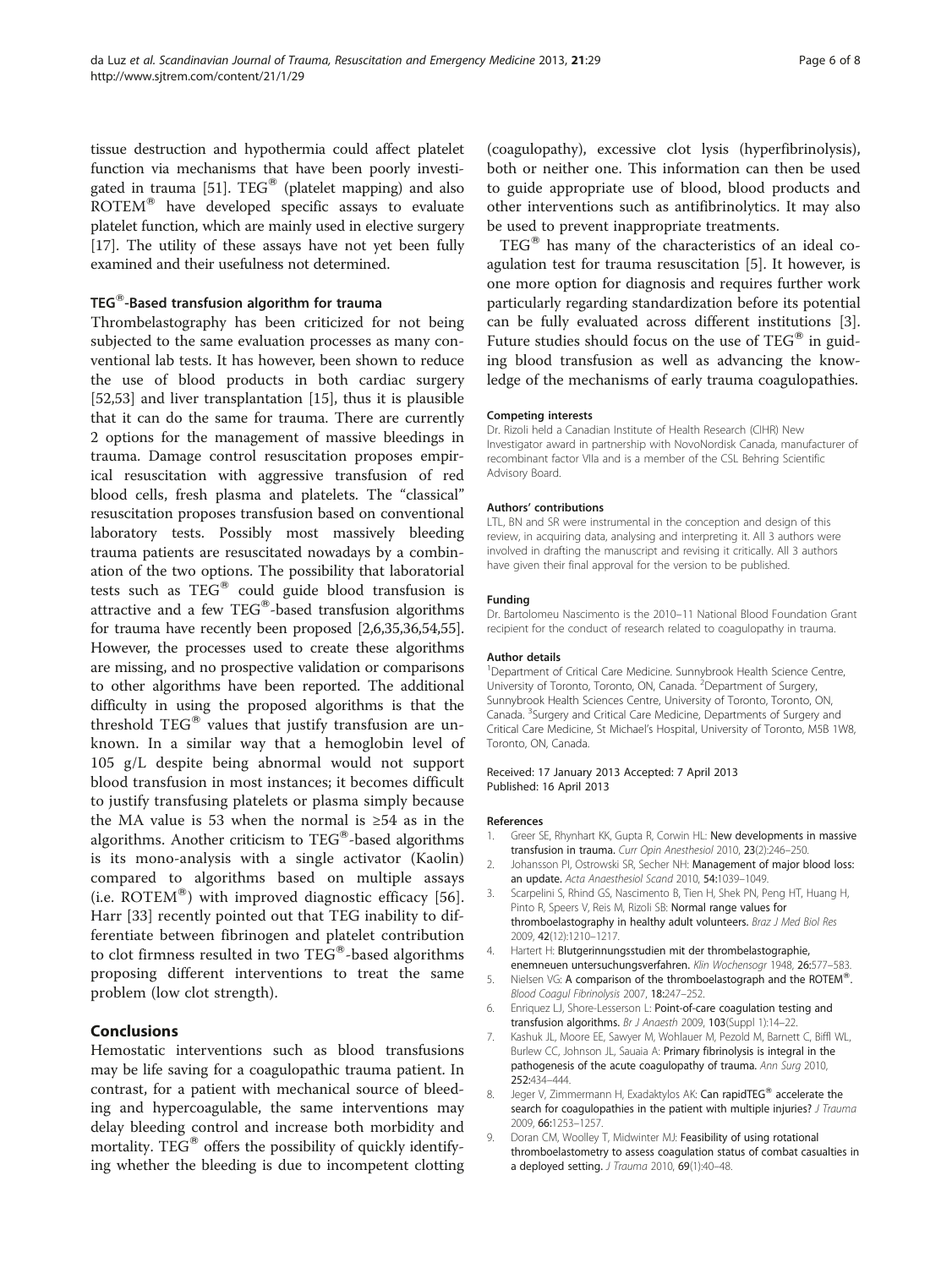- <span id="page-6-0"></span>10. Cotton BA, Faz G, Hatch QM, Radwan ZA, Podbielski J, Wade C, Kozar RA, Holcomb JB: Rapid thrombelastography delivers real-time results that predict transfusion within 1 hour of admission. J Trauma 2011, 71:407–417.
- 11. Segal JB, Dizk WH: Paucity of studies to support that abnormal coagulation test results predict bleeding in the setting of invasive procedures: an evidence-based review. Transfusion 2005, 45(9):1413–1425.
- 12. Bontempo F, Lewis J, Spero D, Ragni J, Butler M, Israel P, Van Thiel L, Starzl T: The relation of preoperative coagulation findings to diagnosis, blood usage, and survival in adult liver transplantation. Transplantation 1985, 39:532–536.
- 13. Steib A, Gengenwin N, Freys G, Boudiima K, Levy S, Otteni J: Predictive factors of hyperfibrinolytic activity during liver transplantation in cirrhotic patients. Br J Anaesth 1994, 73:645–648.
- 14. Dzik W, Arkin C, Jenkins R, Stump D: Fibrinolysis during liver transplantation in humans: role of tissue-type plasminogen activator. Blood 1988, 7:1090–1095.
- 15. Porte R, Bontempo F, Knot E, Lewis J, Kang Y, Starzl T: Systemic effects of tissue plasminogen activator-associated fibrinolysis and its relation to thrombin generation in orthotopic liver transplantation. Transplantation 1989, 47:404–408.
- 16. Afshari A, Wikkels A, Brok J, Møller AM, Wetterslev J: Thrombelastography (TEG $^{\circledR}$ ) or thromboelastometry (ROTEM $^{\circledR}$ ) to monitor haemotherapy versus usual care in patients with massive transfusion. Cochrane Database Syst Rev 2011, 3:CD007871.
- 17. Perry DJ, Fitzmaurice DA, Kitchen S, Mackie IJ, Mallett S: Point-of-care testing in haemostasis. Br J Haematol 2010, 50:501–514.
- 18. Görlinger K, Dirkmann D, Solomon C, Hanke AA: Fast interpretation of thromboelastometry in non-cardiac surgery: reliability in patients with hypo-, normo-, and hypercoagulability. Br J Anaesth 2013, 110(2):222-230.
- 19. Dirkmann D: Early thromboelastometric variables reliably predict maximum clot firmness in patients undergoing cardiac surgery: a step towards earlier decision making. http://onlinelibrary.wiley.com/doi[/10.1111/aas.12040/abstract](http://dx.doi.org/10.1111/aas.12040/abstract).
- 20. Schöchl H, Cotton B, Inaba K, Nienaber U, Fischer H, Voelckel W, Solomon C: FIBTEM provides early prediction of massive transfusion in trauma. Crit Care 2011, 15:R265
- 21. Ganter MT, Hofer CK: Coagulation monitoring: current techniques and clinical use of viscoelastic point-of-care coagulation devices. Anesth Analg 2008, 106(5):1366–1375.
- 22. Jennings I, Kitchen DP, Woods TAL, Kitchen S, Walker ID: Emerging technologies and quality assurance: the United Kingdom national external quality assessment scheme perspective. Semin Thromb Hemost 2007, 33:243–249.
- 23. Plotkin AJ, Wade CE, Jenkins DH, Smith KA, Noe JC, Park MS, Perkins JG, Holcomb JB: A reduction in clot formation rate and strength assessed by thrombelastography is indicative of transfusion requirements in patients with penetrating injuries. J Trauma 2008, 64(2):S64-S68.
- 24. Levrat A, Gros A, Rugeri L, Inaba K, Floccard B, Negrier C, David JS: Evaluation of rotation thrombelastography for the diagnosis of hyperfibrinolysis in trauma patients. Br J Anaesth 2008, 100:792–797.
- 25. Schochl H, Frietsch T, Pavelka M, Jambor C: Hyperfibrinolysis after major trauma: differential diagnosis of lysis patterns and prognostic value of thrombelastometry. J Trauma 2009, 67:125-131.
- 26. Zambruni A, Thalheimer U, Leandro G, Perry D, Burroughs AK: Thromboelastography with citrated blood: comparability with native blood, stability of citrate storage and effect of repeated sampling. Blood Coagul Fibrinolysis 2004, 15:103–107.
- 27. Schreiber MA, Differding J, Thorborg P, Mayberry JC, Mullins RJ: Hypercoagulability is most prevalent early after injury and in female patients. J Trauma 2005, 58:475–481.
- 28. Nielsen VG, Cohen BM, Cohen E: Effects of coagulation factor deficiency on plasma coagulation kinetics determined via thrombelastography: critical roles of fibrinogen and factors II, VII, X and XII. Acta Anaesthesiol Scand 2005, 49:222–223.
- 29. Kashuk JL, Moore EE, Le T, Lawrence J, Pezold M, Johnson JL, Cothren CC, Biffl WL, Barnett C, Sabel A: Noncitrated whole blood is optimal for evaluation of postinjury coagulopathy with point-of-care rapid thrombelastography. J Surg Res 2009, 156:133-138.
- 30. Nascimento B, Rizoli S, Rubenfeld G, Lin Y, Callum J, Tien HC: Design and preliminary results of a pilot randomized controlled trial on a 1:1:1 transfusion strategy: the trauma formula-driven versus laboratory-guided study. J Trauma 2011, 71(5 Suppl 1):S418–S426.
- 31. Chandler WL, Ferrell C, Trimble S, Moody S: Development of a rapid emergency hemorrhage panel. Transfusion 2010, 50(12):2547–2552.
- 32. Bowbrick VA, Mikhailidis DP, Stansby G: The use of citrated whole blood in thromboelastography. Anesth Analg 2000, 90:1086–1088.
- 33. Harr JN, Moore EE, Ghasabyan A, Chin TL, Sauaia A, Banerjee A, Silliman CC: Functional fibrinogen assay indicates that fibrinogen is critical in correcting abnormal clot strength following trauma. Shock 2013, 39(1):45–49.
- 34. Nystrup KB, Windeløv NA, Thomsen AB, Johansson PI: Reduced clot strength upon admission, evaluated by thrombelastography (TEG<sup>®</sup>), in trauma patients is independently associated with increased 30-day mortality. Scand J Trauma Resusc Emera Med 2011, 19:52.
- 35. Pezold M, Moore EE, Wohlauer M, Sauaia A, Gonzalez E, Banerjee A, Silliman CC: Viscoelastic clot strength predicts coagulation-related mortality within 15 minutes. Surgery 2012, 151:48-54.
- 36. Kashuk JL, Moore EE, Wohlauer M, Johnson JL, Pezold M, Lawrence J, Biffl WL, Burlew CCC, Barnett C, Sawyer M, Sauaia A: Initial experiences with point-of-care rapid thromboelastography for management of lifethreatening post-injury coagulopathy. Transfusion 2012, 52:23–33.
- 37. Salooja N, Perry DJ: Thrombelastography. Blood Coagul Fibrinolysis 2001, 12:327–337.
- 38. Dzik WH: Clinical review: Canadian national advisory committee on blood and blood products – massive transfusion consensus conference 2011: report of the panel. <http://ccforum.com/content/15/6/242>.
- 39. Kang YG, Martin DJ, Marquez J, Lewis JH, Bontempo FA, Shaw BW Jr, Starzl TE, Winter PM: Intraoperative changes in blood coagulation and thrombelastography monitoring in liver transplantation. Anesth Analg 1985, 61:888–896.
- 40. Nielsen VG, Cohen BM, Cohen E: Elastic modulus-based thrombelastographic quantification of plasma clot fibrinolysis with progressive plasminogen activation. Blood Coagul Fibrinolysis 2006, 17:75–81.
- 41. Vucelic D, Miljic P, Antonijevic N, Milicevic M: The role of rotational thromboelastometry in real time assessment of haemostasis in surgical settings. Srp Arh Celok Lek 2010, 138(1):43–49.
- 42. Theusinger LM, Wanner GA, Emmert MY, Billeter A, Eismon J, Seifert B, Simmen HP, Spahn DR, Baulig W: Hyperfibrinolysis diagnosed by rotational thromboelastometry (ROTEM®) is associated with higher mortality in patients with severe trauma. Anesth Analg 2011, 113:1003–1012.
- 43. Cotton BA, Harvin JA, Kostousouv V, Minei KM, Radwan ZA, Schöchl H, Wade CE, Holcomb JB, Matijevic N: Hyperfibrinolysis at admission is an uncommon but highly lethal event associated with shock and prehospital fluid administration. J Trauma Acute Care Surg 2012, 73:365–370.
- 44. Ives C, Inaba K, Branco BC, Okoye O, Schöchl H, Talving P, Lam L, Shulman I, Nelson J, Demetriades D: Hyperfibrinolysis elicited via thromboelastography predicts mortality in trauma. J Am Col Surg 2012, 215:496–502.
- 45. Rugeri L, Levrat A, David JS, Delecroix E, Floccard B, Gros A, Allaouchiche B, Negri C: ER diagnosis of early coagulation abnormalities in trauma patients by rotation thrombelastography. J Thromb Haemost 2007, 5:289–295.
- 46. Tuman KJ, Spiess BD, McCarthy RJ, Ivankovish AD: Effects of progressive blood loss on coagulation as measured by thromboelastography. Anesth Analg 1987, 66:856-863.
- 47. Watters JM, Sambasivan CN, Zink K, Kremenevskiy I, Englehart MS, Underwood SJ, Schreiber MA: Splenectomy leads to a persistent hypercoagulable state after trauma. Am J Surg 2010, 199(5):646–651.
- 48. Cotton BA, Minei KM, Radwan ZA, Matijevic N, Pivalizza E, Podbielski J, Wade CE, Kozar RA, Holcomb JB: Admission rapid thrombelastography predicts development of pulmonary embolism in trauma patients. J Trauma Acute Care Surg 2012, 72(6):1470–1477.
- 49. Carroll RC, Craft RM, Langdon RJ, Clanton CR, Snider CC, Wellons DD, Dakin PA, Lawson CM, Enderson BL, Kurek SJ: Early evaluation of acute traumatic coagulopathy by thrombelastography. Transl Res 2009, 154:34–39.
- 50. Nekdulov M, Bellander B, Blomback M, Wallen HN: Platelet dysfunction in patients with severe traumatic brain injury. J Neurotrauma 2007, 24:1699–1706.
- 51. Davenport R: Pathogenesis of acute traumatic coagulopathy. Transfusion 2013, 53:23S–27S.